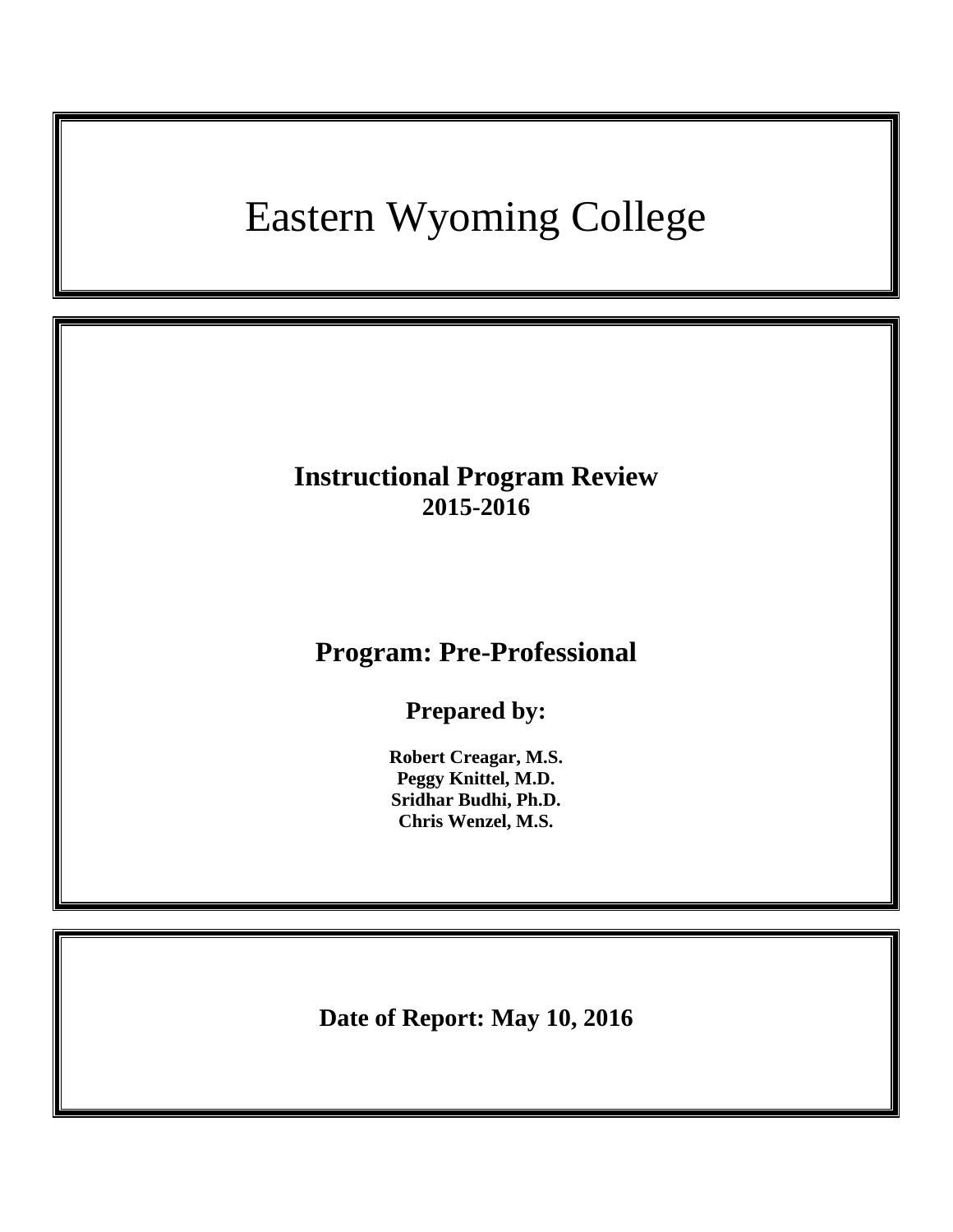# **EASTERN WYOMING COLLEGE Pre-Professional Program Review**

**Program Name**: Pre-Professional

#### **Part I: Statistical Data from the past three years:**

|                                  | 2012-2013   | 2013-2014   | 2014-2015   | 5-Year      |
|----------------------------------|-------------|-------------|-------------|-------------|
|                                  |             |             |             | Average     |
| <b>Annualized FTE Enrollment</b> | Not tracked | Not tracked | Not tracked | Not tracked |
| <b>Annualized FTE Faculty</b>    | Not tracked | Not tracked | Not tracked | Not tracked |
| # Majors                         | 85          | 85          | 87          | 93          |
| # of graduates                   |             | 10          |             |             |

 $FTE = Full-time equivalent$ 

| <b>Pre-Professional Majors</b>        | 2012-2013 | 2013-2014 | 2014-2015 | 5 year average |
|---------------------------------------|-----------|-----------|-----------|----------------|
| Headcount by category                 |           |           |           |                |
| <b>Pre-Medical Technology</b>         |           |           |           |                |
| Pre-Allied Health (DH, RAD, MT, etc.) |           |           | 19        | n/a            |
| Pre-Dentistry                         |           |           |           |                |
| Pre-Pharmacy                          |           |           |           |                |
| Pre-Medicine                          |           | 11        | 10        |                |
| Pre-Nursing                           | 55        | 53        | 48        | 61             |
| Pre-Veterinary                        | 13        | 14        |           | 12             |
| Total                                 | 85        | 85        | 87        | 94             |

| л DVII v VI у . |                  |                              |
|-----------------|------------------|------------------------------|
| x online        | compressed video | $\vert x \vert$ face-to-face |

| face-to-face |  |
|--------------|--|
|--------------|--|

Budgets: Educational Supplies \_\_\_\_\_\_\_\_\_\_\_\_\_ Travel \_\_\_

### **Student Access Points:**

The majority of our Pre-Professional students enter as traditional freshmen, some of whom have completed concurrent enrollment courses in Biology, Math, or English. The non-traditional students who enter the program may or may not have completed previous college course work.

# **Part II Narrative Analysis**

### **Description of Community Need/ State and National Trends:**

Professional health careers are popular areas of study for traditional as well as non-traditional students. EWC offers A.S. Degrees in Pre-Medicine, Pre-Dentistry, Pre-Veterinary Medicine, Pre-Pharmacy, Pre-Medical Technology, and Pre-Nursing. A new Pre-Allied Health Degree (for pre-dental hygiene, pre-radiology tech, pre-physical therapy assistant, etc. students) was created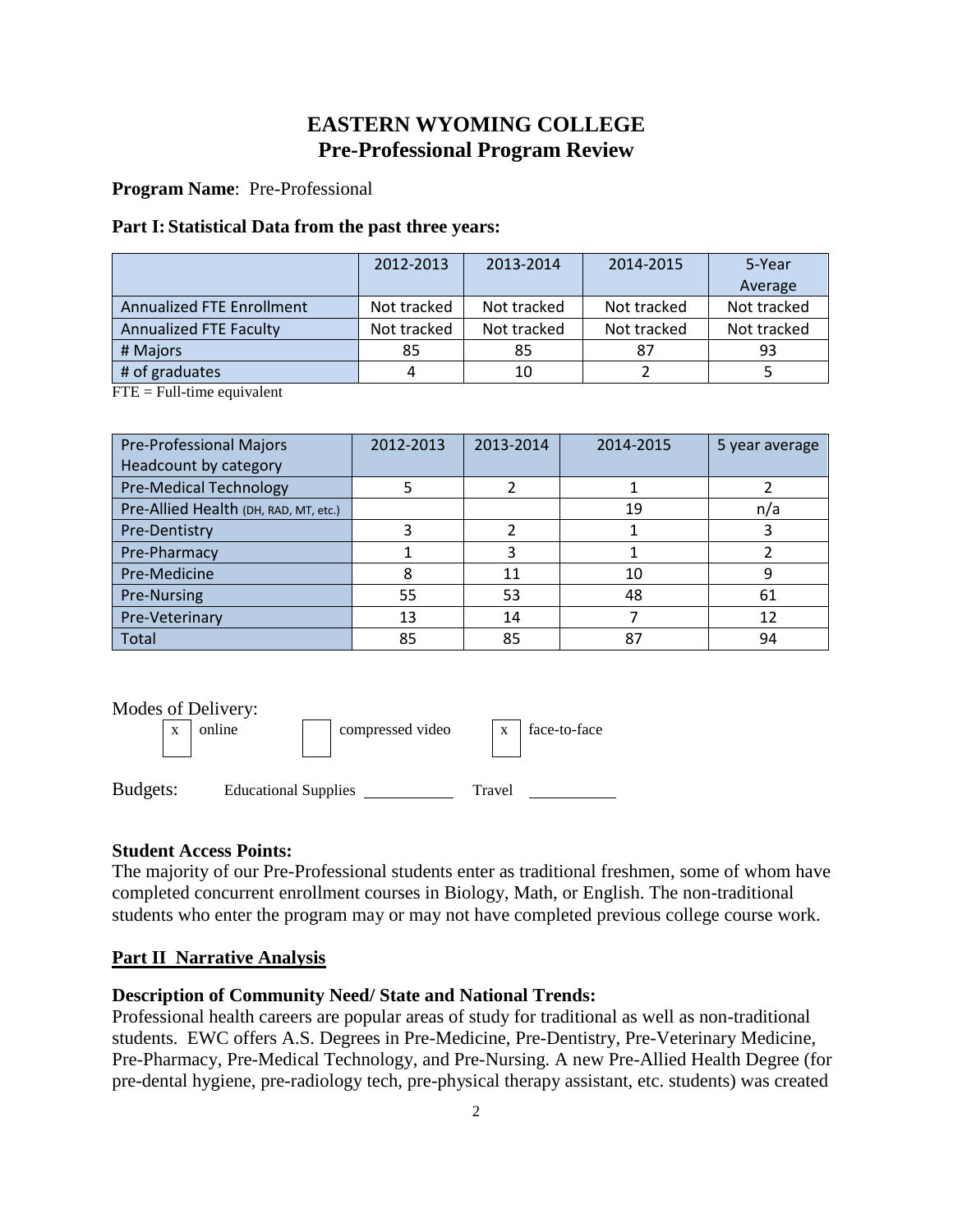in 2014 to allow students taking course work in those areas to map out and complete an associate's degree if they wished to do so before transferring on to a professional program. The number of Pre-professional majors have declined since the high numbers in 2011-2013 (with 102-104 majors), but has remained steady the past three years with 85-87 students declaring these majors per year.

There continues to be a need for nurses (and other health care professionals) nationally as well as locally. In response to the need for nurses in our Converse County service area EWC has established a new Associate Degree R. N. (ADN) program at our Douglas Campus which will start its first twelve-student class in August 2016. Pre-Nursing majors account for 65% of our pre-professional majors.

EWC is committed to providing the necessary pre-nursing course work for all levels of nursing programs (including LPN, ADN, and BSN), and also provides advising and prerequisite course work for a great variety of health careers in areas EWC does not offer specific degrees (such as pre-chiropractic, pre-mortuary science, pre-physical therapy, etc.)

After completing their courses at EWC, those students aiming for doctoral degrees transfer to four-year institutions to complete additional coursework and/or a Bachelor's degree before applying to Pharmacy, Medical, or Veterinary Schools. Our Pre-Med and Pre-Dentistry students ultimately apply to their professional schools through the WWAMI and WYDent programs administered through the University of Wyoming.

#### **Activities in Support of Student Recruitment and Retention**

Recruiters have been made aware that EWC is a good starting point for students interested in health careers, and are working to recruit more pre-professional students.

Science Division scholarships are also used as recruiting tools – they are primarily awarded to incoming freshmen, but each year some are awarded to returning students, which aids in retention of students who have been very successful in their freshmen course work.

#### **Assessment of Student Learning:**

The Pre-Professional outcomes assessment is rubrics based and evaluates each graduating student individually in core competencies (communication skills, analytical and quantitative reasoning, technology skills, and social awareness), as well as discipline-specific knowledge in science courses specific to the major. Science faculty members assess students in each area. Average scores for each student are compiled, and results of the assessment are then provided to each student individually. Outcomes scores and scoring trends are evaluated by the science faculty members with an eye to where our program could improve student outcomes. The objective of the assessment process is to identify areas within the Pre-Professional program that may need additional emphasis to more adequately prepare students for entry into and success in the various professional programs.

A copy of the current Outcomes Assessment report is attached.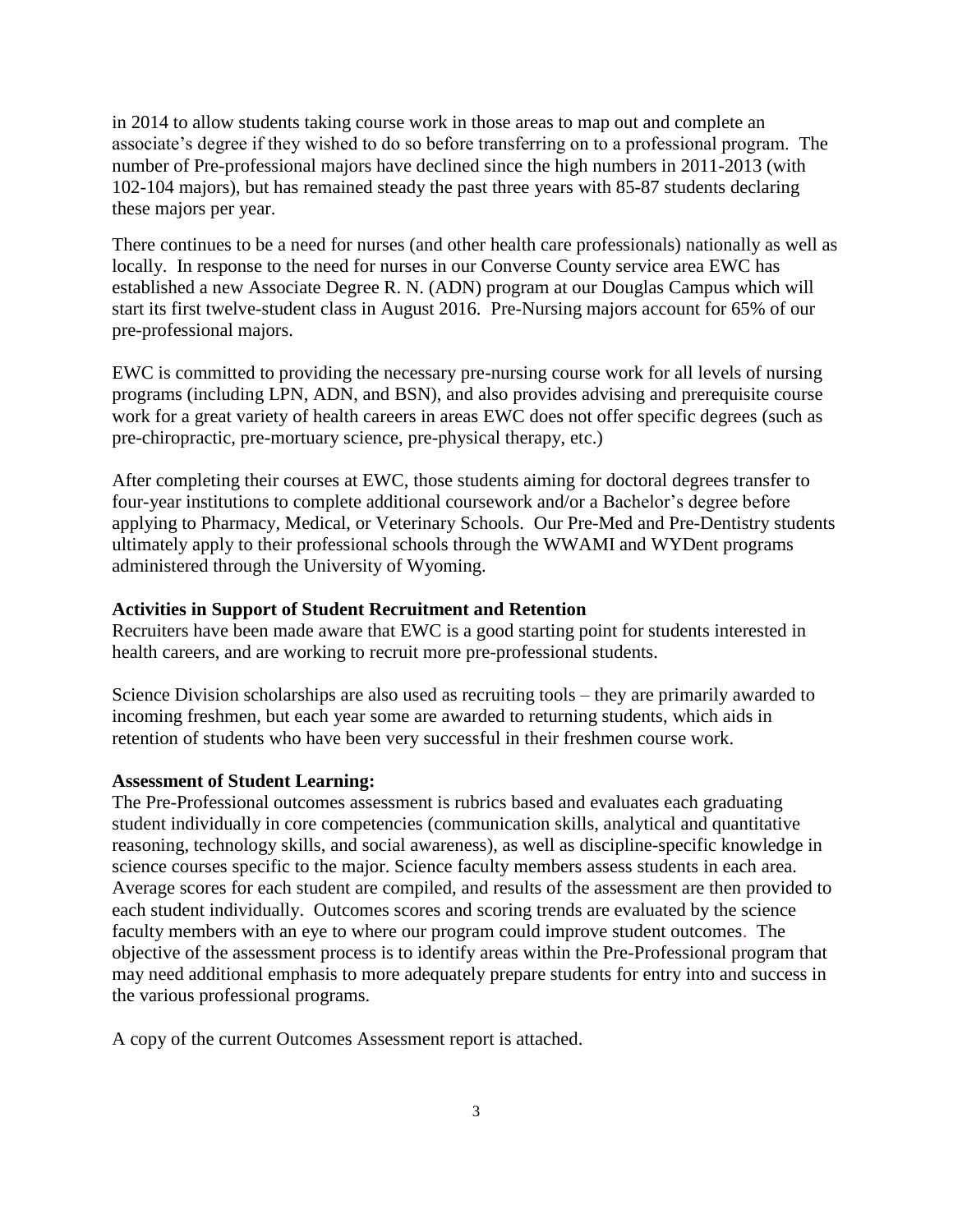#### **Strengths of the Program and Faculty:**

#### **Program Strengths:**

In general, Pre-Professional programs require students to take Biology, Chemistry, and Microbiology courses, as well as Pre-Calculus Algebra and Trigonometry. Some of the programs also require courses such as Organic Chemistry, Physics, Anatomy & Physiology, Calculus, or Statistics. Science labs are taught by the lecture instructors (rather than teaching assistants), so lab instruction is of high quality and reinforces lecture topics. In addition, Pre-Professional students must also complete the General Education courses required for any A.S. degree, and those courses are taught by capable, caring faculty.

Due to the large number of math and science courses required, it is often advantageous for students pursuing Pre-Professional degrees to begin their education at Eastern Wyoming College, where class sizes in these fields of study are smaller. The individual attention that students receive in the rigorous courses is very beneficial to most students' success. In particular, students from small high schools seem to feel more comfortable at Eastern Wyoming College. Eastern Wyoming College, with its smaller size, cost-effective tuition, and highly qualified instructors can provide students with a great start towards a professional career.

Advisors encourage Pre-Professional students to complete an Associate's Degree, but most of EWC's pre-professional students (particularly our Pre- Nursing students) choose to simply concentrate on taking those courses which are pre-requisites for their particular professional programs. Some of our Pre-Professional graduates earn INST degrees if they are unable to complete the rigorous sequence of courses for a pre-professional degree in four semesters.

Our non-traditional pre-professional majors often take only one or two classes a semester (particularly those in our outreach areas), and are in the program for several years. EWC has made many of the courses needed as pre-requisites for area professional programs available as online courses to reach our site-bound pre-professional students.

Our pre-nursing and pre-allied health graduates are readily accepted into area professional programs (e.g. nursing, radiology technology, dental hygiene) and do well if they have achieved a GPA > 3.3. Anecdotal reports from area nursing programs (particularly the University of Nebraska's BSN program in Scottsbluff) tell us that they are impressed with the level of preparedness of students coming from Eastern Wyoming College, and that they do exceptionally well in their nursing program.

Transfer-student data show that EWC's pre-professional transfer students do well as juniors at area four-year institutions. We hear back from many who are then accepted into Medical, Dental, Pharmacy, or Veterinary Medicine Schools.

#### **Faculty Strengths:**

The Science Division at EWC is very fortunate to have highly qualified, dedicated faculty members who instruct and advise the Pre-Professional students. Two of EWC's science faculty members have professional degrees; one R.N, and one M.D. (who also has an undergraduate professional degree in Medical Technology). In addition, one science faculty member has a Ph.D. in Chemistry and another is currently pursuing a Ph.D. in Zoology. Our four Pre-Vet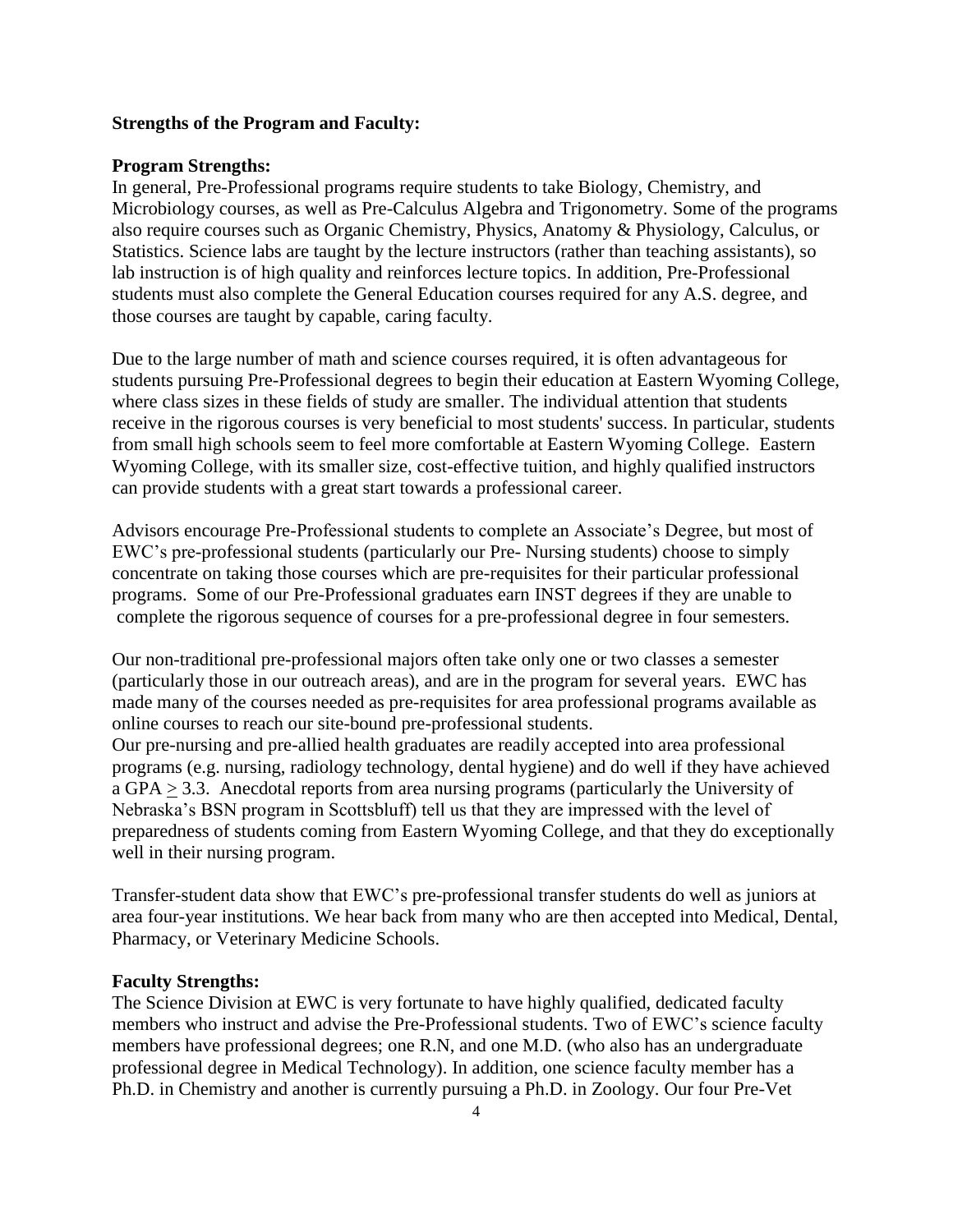advisors (who are Veterinary Technology instructors) have earned degrees in Veterinary Medicine.

Personalized advising by EWC's knowledgeable pre-professional advisors is a key to students' success in applying and gaining admission to professional programs. Pre-Professional Advisors participate in advising conferences conducted by some of the area professional schools.

#### **Part III Recommendations**

#### **Faculty Recommendations:**

EWC needs to continue to offer a wide range of courses for students in Pre-Professional programs to facilitate our students' entry to, and success in, professional programs. Also, to best serve our students' needs, the faculty needs to be able to continue professional development activities and maintain articulation with the area professional programs.

Labs for the Science courses which make up the core of the Pre-professional program need to have regular equipment/technology upgrades. Supply budgets need to increase to keep up with rising costs of materials and shipping.

Recruitment of quality "math & science ready" students continues to be an important goal. Additional numbers of academically well prepared pre-professional students at EWC would benefit the college in a variety of ways. Their increased numbers would improve enrollment in our second year science and math courses. Since many of these students are high-achieving students, they are generally available to serve as our tutors in the Center for Teaching and Learning, and their presence in EWC's General Education classes raises the overall quality of classroom interaction.

#### **Division Chair Recommendations:**

- 1. The quality and variety of course offerings in the Pre-Professional programs needs to continue. Faculty need to continue to collaborate to assure the course offerings meet the needs of students. Annual faculty attendance at Professional conferences, workshops, and statewide articulation meetings is highly commendable and needs to continue. Continued participation in the INBRE program also needs to be a priority.
- 2. Budget allocations for lab supplies and equipment need to be maintained or increased to reflect the increased cost of these items and the continual need to replace equipment as it diminishes through attrition or becomes outdated.
- 3. Efforts to recruit high-achieving students is important to maintain the viability of the program. I recommended that these efforts be increased by offering scholarships or other forms of incentive for students who demonstrate a high aptitude in science and mathematics.
- 4. With the anticipated retirement of Dr. Peggy Knittel in 2017, it will be necessary to have a plan in place for someone to take on her heavy advising load. Perhaps one or more